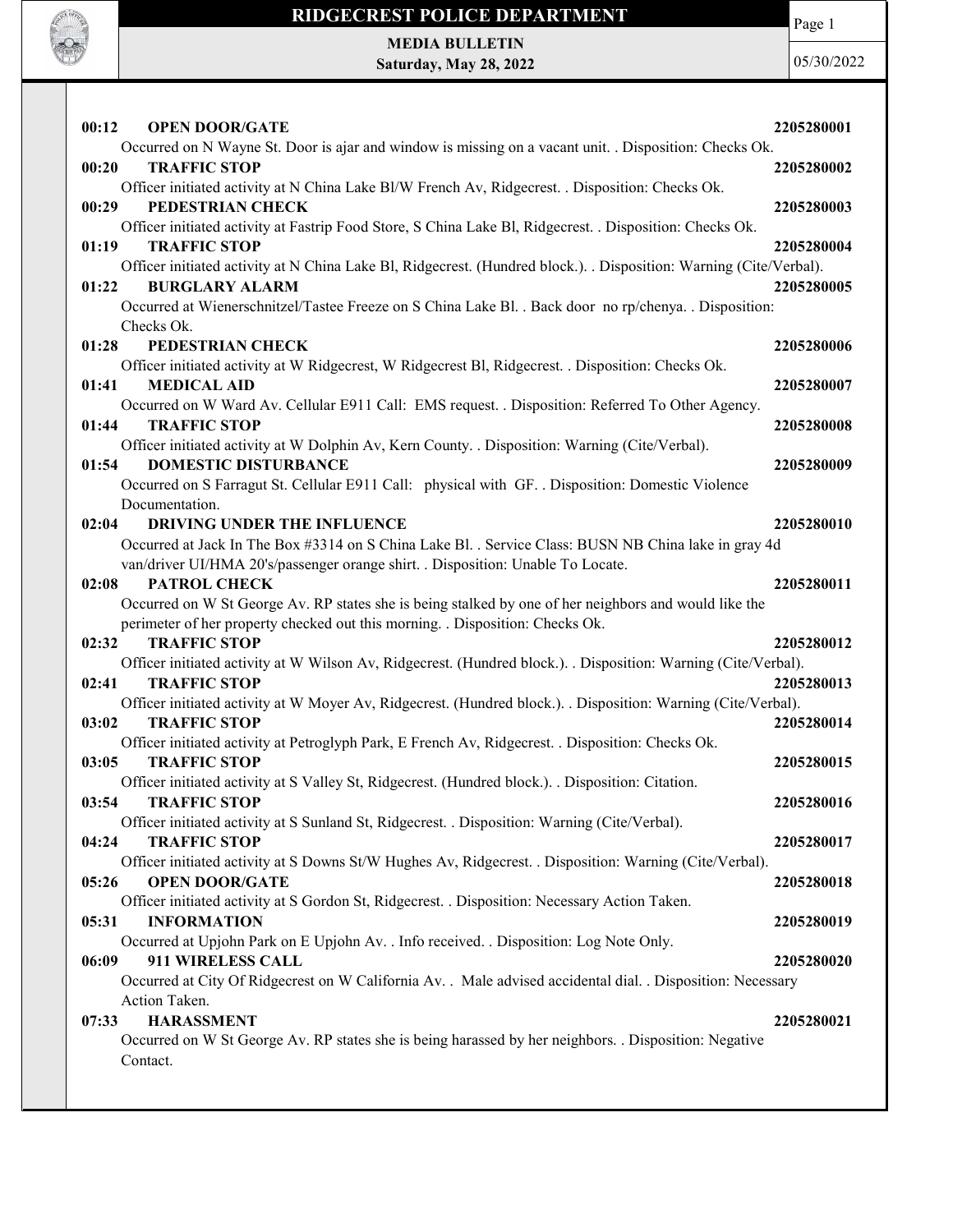

MEDIA BULLETIN Saturday, May 28, 2022 Page 2

| 07:57<br><b>ACO CALL</b>                                                                                        | 2205280022 |
|-----------------------------------------------------------------------------------------------------------------|------------|
| Occurred on W Vicki Av. Service Class: VOIP                                                                     |            |
| 3 dogs, a brown short hair, a tan pit bull, and older gray basset hound got into RP's yard and RP's dog was     |            |
| bitten - RP's dog has blood on it's ear and nose - last seen going EB on Vicki. . Disposition: Necessary Action |            |
| Taken.                                                                                                          |            |
| <b>LAND TRESPASS</b><br>08:07                                                                                   | 2205280023 |
| Occurred on W Iowa Av. RP states there are people living in an abandoned house. . Disposition: Necessary        |            |
| Action Taken.                                                                                                   |            |
| <b>AREA CHECK</b><br>08:38                                                                                      | 2205280024 |
| Occurred at W Ward Av/N Downs St. RP was driving in the area with windows down and he can smell a               |            |
| natural gas smell and he is suspecting a possible gas leak. . Disposition: Unable To Locate.                    |            |
| 08:42<br><b>BURGLARY ALARM</b>                                                                                  | 2205280025 |
| Occurred at Bernies Landscaping on W Upjohn Av. . AOA: North Door. . Disposition: False Alarm.                  |            |
| 911 WIRELESS CALL<br>08:48                                                                                      | 2205280026 |
| Occurred at City Of Ridgecrest on W California Av. . Silent line, no answer on call back. . Disposition:        |            |
| Necessary Action Taken.                                                                                         |            |
| POSSESS CONTROLLED SUBSTANCE PARAPHERNALIA<br>09:03<br>$\mathbf{A}$                                             | 2205280027 |
| Occurred on N Peg St. RP states that he owns the home and there is a female who is currently pulling up the     |            |
| watering tubes in the front yard and was asked to leave but will not                                            |            |
| SA/Tharp, Siera Leanne 10/20/1998 Open Chg/11364 HS Cited and released. . Disposition: Arrest Made.             |            |
| <b>INFORMATION RECEIVED</b><br>09:44                                                                            | 2205280028 |
| Occurred on W Bennett Av. Misc rambling. . Disposition: Information Received.                                   |            |
| <b>VIOLATION OF COURT ORDER</b><br>10:20                                                                        | 2205280029 |
| Occurred at 1-STOP Market on N China Lake Bl. . Restrained party keeps coming into RP's place of                |            |
| employment and driving around and RP has a restraining order against him - restrained party is no longer        |            |
| there. . Disposition: Unfounded.                                                                                |            |
| <b>WELFARE CHECK</b><br>10:24                                                                                   | 2205280030 |
| Occurred at Home Depot on N China Lake Bl. . Elderly male in the center median just north of Home Depot who     |            |
| is walking and very unsteady - long sleeve plaid jacket/gray hair/glasses/beard. . Disposition: Unable To       |            |
| Locate.                                                                                                         |            |
| <b>PARKING VIOLATION</b><br>10:49                                                                               | 2205280031 |
| Occurred at Tennis Courts on E French Av. . There are a lot of cars that are double parked near the snack bar   |            |
| area and there are cars that cannot leave due to being blocked in. . Disposition: Information Received.         |            |
| 10:51<br><b>BURGLARY ALARM</b>                                                                                  | 2205280032 |
| Occurred at Xin Bowl Asian Bistro on N China Lake Bl. . AOA: Motion sensor. . Disposition: False Alarm.         |            |
| 10:58<br>911 HANG UP                                                                                            | 2205280033 |
| Occurred at City Of Ridgecrest on W California Av. . Hang up, unable to call back. . Disposition: Necessary     |            |
| Action Taken.                                                                                                   |            |
| <b>FOLLOW UP</b><br>11:16                                                                                       | 2205280034 |
| Officer initiated activity at Stater Brothers #109, N China Lake Bl, Ridgecrest. . Disposition: Call Cancelled. |            |
| <b>GENERIC FIRE CALL/NOT SPECIFIED</b><br>11:40                                                                 | 2205280035 |
| Occurred at W Ash Av/N 2ND St. RP stated there was a fire near the location. . Disposition: Referred To Other   |            |
| Agency.                                                                                                         |            |
| <b>ACO CALL</b><br>11:44                                                                                        | 2205280036 |
| Occurred at W Wilson Av/S Sanders St. RP states that she sees a dog in distress - no further details. .         |            |
| Disposition: Information Received.                                                                              |            |
| <b>WELFARE CHECK</b><br>11:47                                                                                   | 2205280037 |
| Occurred on W Ward Av. Well check on female - she is approaching people in the park and acting strange          |            |
| Disposition: Warning (Cite/Verbal).                                                                             |            |
|                                                                                                                 |            |
|                                                                                                                 |            |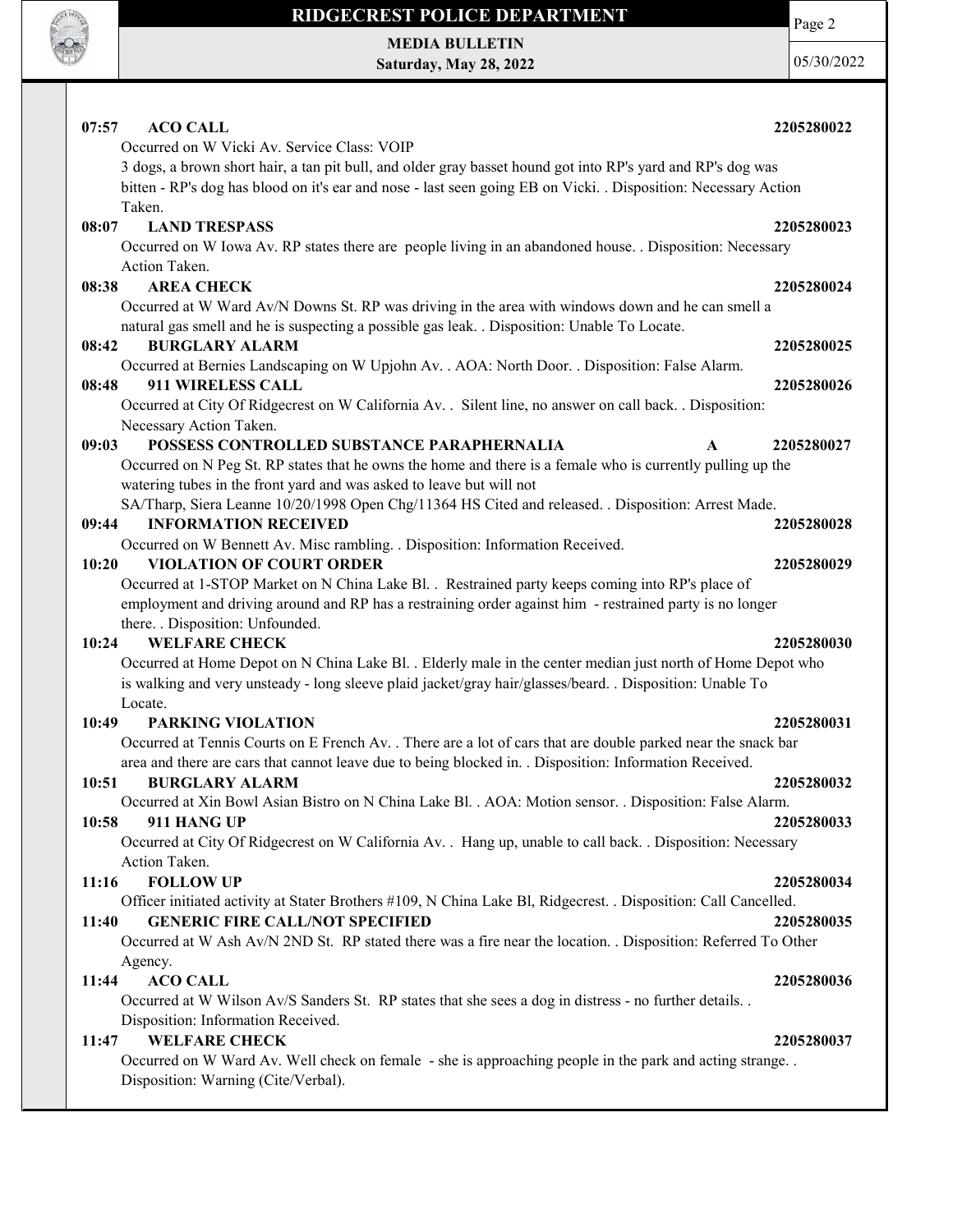

MEDIA BULLETIN Saturday, May 28, 2022

**CONTRACTOR** 

| <b>INFORMATION RECEIVED</b><br>12:09                                                                                      | 2205280038 |
|---------------------------------------------------------------------------------------------------------------------------|------------|
| Occurred on W Bennett Av. Misc rambling. . Disposition: Log Note Only.                                                    |            |
| 12:38<br><b>LAND TRESPASS</b>                                                                                             | 2205280039 |
| Occurred at Quality Inn on S China Lake Bl. . RP advised there is a WMA/WFA in a white car (possibly a                    |            |
| Honda) in the parking lot who are refusing to leave after their card got declined this morning. Advised the               |            |
| WMA is wearing a red shirt/ WFA is wearing a blue shirt. WFA was 415 with RP this morning and she just                    |            |
| wants them to leave the property. . Disposition: Checks Ok.                                                               |            |
| <b>EXTRA PATROL</b><br>13:00                                                                                              | 2205280040 |
| Occurred on W Reeves Av. 2205240027. . Disposition: Checks Ok.                                                            |            |
| <b>UNLICENSED DRIVER</b><br>13:00                                                                                         | 2205280041 |
| Officer initiated activity at S China Lake Bl, Ridgecrest. (Hundred block.) SA/Swenson, Andrew Owen                       |            |
| 04/04/1977 Open Chg/12500(a) VC Cited and released. . Disposition: Arrest Made.                                           |            |
| <b>EXTRA PATROL</b><br>13:05                                                                                              | 2205280042 |
| Occurred on W Reeves Av. 2205240027. . Disposition: Duplicate Call Entered.                                               |            |
| 13:12<br>911 HANG UP                                                                                                      | 2205280043 |
| Occurred at City Of Ridgecrest on W California Av. . Hang up, no answer on call back. . Disposition:                      |            |
| Necessary Action Taken.                                                                                                   |            |
| <b>SPOUSAL ABUSE REPORT</b><br>13:27                                                                                      | 2205280044 |
| Occurred at Ridgecrest Regional Hospital on N China Lake Bl. . Possible spousal abuse. . Disposition:                     |            |
| Information Received.                                                                                                     |            |
| <b>BURGLARY ALARM</b><br>13:55                                                                                            | 2205280045 |
| Occurred at Synectic Solutions on N Norma St. . AOA: BACK DOOR AND OFFICE GLASS BREAK                                     |            |
| Disposition: False Alarm.                                                                                                 |            |
| <b>MISUSE OF 9-1-1</b><br>13:57                                                                                           | 2205280046 |
| Occurred on S Porter St. Screaming at dispatcher regarding her phone. . Disposition: Negative Contact.                    |            |
| <b>MISUSE OF 9-1-1</b><br>14:02                                                                                           | 2205280047 |
| Occurred on S Porter St. Yelling at dispatch. . Disposition: Log Note Only.                                               |            |
| <b>GENERIC FIRE CALL/NOT SPECIFIED</b><br>14:38                                                                           | 2205280048 |
| Occurred at N China Lake Bl/W Las Flores Av. Fire in the median. . Disposition: Referred To Other Agency.                 |            |
| <b>GENERIC FIRE CALL/NOT SPECIFIED</b><br>14:48                                                                           | 2205280049 |
| Occurred on E Arondo St. Brush fire. . Disposition: Referred To Other Agency.                                             |            |
| <b>SHOPLIFTING</b><br>14:57                                                                                               | 2205280050 |
| Occurred at Stater Brothers #109 on N China Lake Bl. . RP would like to report a shoplifter RP requesting in              |            |
| person contact                                                                                                            |            |
| SA/Nunez, Noe Henry 02/13/1987 Open Chg/459.5 PC                                                                          |            |
| SA/Blair, Lisa Ann 06/29/1971 Open Chg/459.5 PC<br>Both subjs cited and released. . Disposition: Arrest Made.             |            |
| <b>GENERIC FIRE CALL/NOT SPECIFIED</b><br>16:28                                                                           | 2205280051 |
|                                                                                                                           |            |
| Occurred on E Arondo St. (Hundred block.) Fire re-started. . Disposition: Assisted.<br><b>HIT AND RUN REPORT</b><br>16:57 |            |
| Occurred at Walmart Supercenter on E Bowman Rd. . RP states someone hit his vehicle at Walmart - will be on               | 2205280052 |
| the garden side. . Disposition: Necessary Action Taken.                                                                   |            |
| <b>BURGLARY ALARM</b><br>17:39                                                                                            | 2205280053 |
| Occurred at Bureau Of Land Management on S Richmond Rd. . AOA: East Door and Overhead Door. .                             |            |
| Disposition: False Alarm.                                                                                                 |            |
| <b>ILLEGAL DUMPING</b><br>17:57                                                                                           | 2205280054 |
| Occurred at Tractor Supply Company on S China Lake Bl. . RP states that someone dumped 4 huge tires next                  |            |
| to their dumpster. . Disposition: Necessary Action Taken.                                                                 |            |
|                                                                                                                           |            |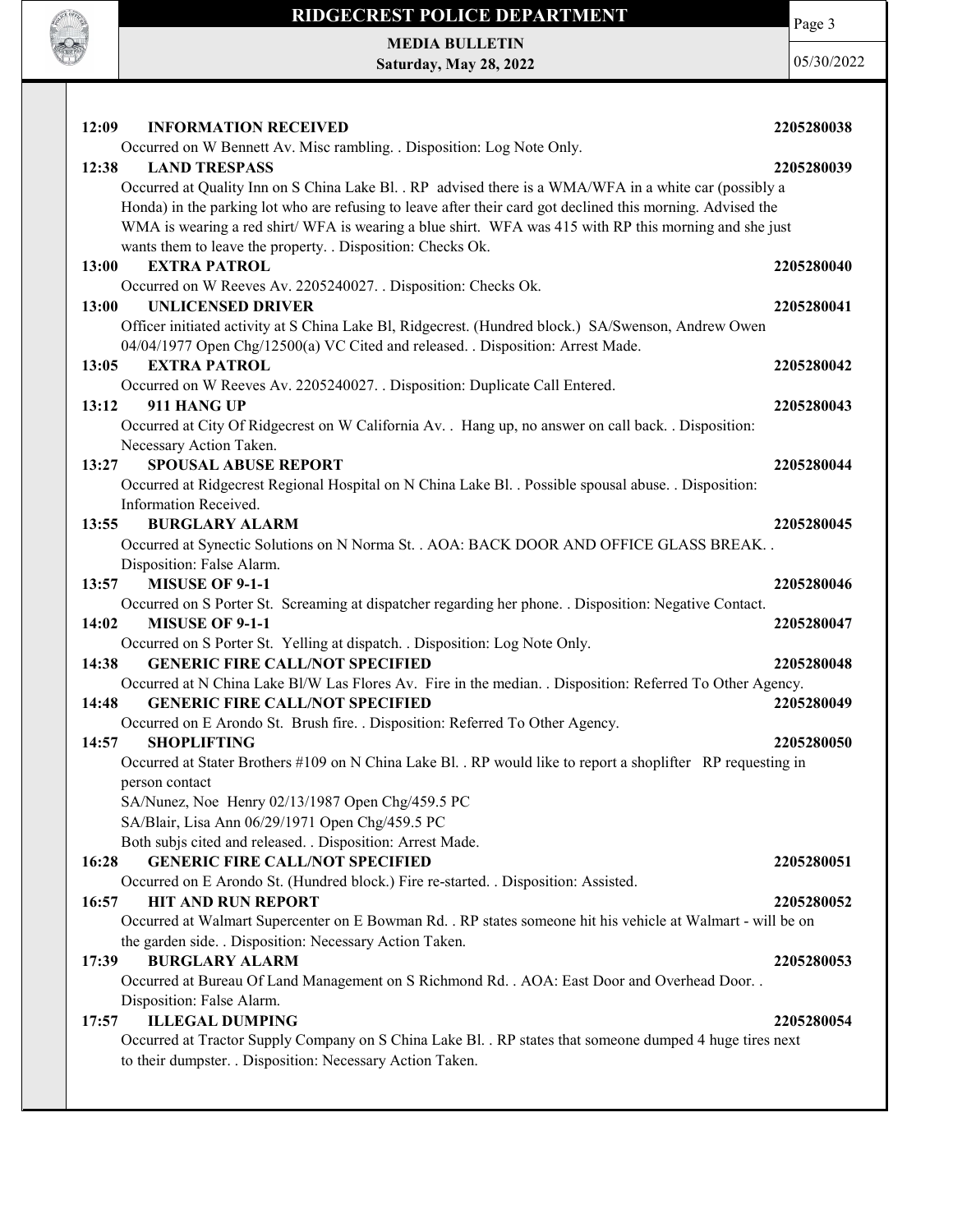

Page 4

MEDIA BULLETIN Saturday, May 28, 2022

| 18:14<br><b>BURGLARY ALARM</b>                                                                                     | 2205280055 |
|--------------------------------------------------------------------------------------------------------------------|------------|
| Occurred on S Mahan St. . Disposition: False Alarm.                                                                |            |
| 911 WIRELESS CALL<br>18:37                                                                                         | 2205280056 |
| Occurred on W Kathy Av. (Hundred block.) Cellular E911 Call: Service Class: WPH2<br>Open line. Muffled             |            |
| background chatter. . Disposition: Necessary Action Taken.                                                         |            |
| <b>FOUND CHILD</b><br>18:47                                                                                        | 2205280057 |
| Occurred at Auto Zone STORE#5342 on N China Lake Bl. . Service Class: BUSN                                         |            |
| Parents just left in a whi Dodge Challenger or Dodge Charger, unk DOT, leaving 1-2 yoa toddler son behind.         |            |
| Unk if subjs are aware their child was in the store. . Disposition: Warning (Cite/Verbal).                         |            |
| <b>SAFETY HAZARD</b><br>18:47                                                                                      | 2205280058 |
| Occurred on S Valley St. Cellular E911 Call: Service Class: WPH2 Power pole down. . Disposition: Referred To       |            |
| Other Agency.                                                                                                      |            |
| <b>SAFETY HAZARD</b><br>18:50                                                                                      | 2205280059 |
| Occurred on W Hood Av. Brand new roof partially flew off in wind. . Disposition: Referred To Other Agency.         |            |
| 19:03<br><b>SAFETY HAZARD</b>                                                                                      | 2205280060 |
| Occurred at S Allen St/W Bowman Rd. Possible safety hazard, past couple of days. Gate ajar/removed at dead         |            |
| end of S Allen/W Bowman bike path. . Disposition: Necessary Action Taken.                                          |            |
| 19:04<br><b>DISTURBANCE-FAMILY</b>                                                                                 | 2205280061 |
| Occurred on W Upjohn Av. Cellular E911 Call: Service Class: WPH2                                                   |            |
| is unwanted and threatened RP HMA/24/blk ss tshirt/blk jeans leaving on foot now, unk DOT, poss EB. .              |            |
| Disposition: Warning (Cite/Verbal).                                                                                |            |
| <b>CONTACT CITIZEN</b><br>19:14                                                                                    | 2205280062 |
| Occurred on E Terry Ln. Call RP. Questions about installing multiple cameras around the outside of his             |            |
| residence. . Disposition: Information Provided.                                                                    |            |
| <b>VEHICLE CHECK</b><br>19:51                                                                                      | 2205280063 |
| Officer initiated activity at W Felspar Av, Ridgecrest. . Disposition: Checks Ok.                                  |            |
| <b>OPEN DOOR/GATE</b><br>19:57                                                                                     | 2205280064 |
| Occurred at City Of Ridgecrest on W California Av. . Open door north side. . Disposition: Checks Ok.               |            |
| <b>TRAFFIC STOP</b><br>20:20                                                                                       | 2205280065 |
| Officer initiated activity at W Ridgecrest Bl, Ridgecrest. (Hundred block.). . Disposition: Warning (Cite/Verbal). |            |
| 20:21<br><b>BURGLARY ALARM</b>                                                                                     | 2205280066 |
| Occurred on W Inyokern Rd. . Disposition: Checks Ok.                                                               |            |
| 20:49<br><b>DRIVING UNDER THE INFLUENCE</b>                                                                        | 2205280067 |
| Occurred on S Sunset St. (Hundred block.) Veh swerving badly and driving at extremely slow speeds.                 |            |
| SA/Willsey, Derek Leyland 09/23/82 Chg/23152(f) VC                                                                 |            |
| SA/Simonds, Amy Patricia 09/12/79 Chgs/11550/11364 HS. . Disposition: Report Taken.                                |            |
| <b>THEFT</b><br>20:56                                                                                              | 2205280068 |
| Occurred at City Of Ridgecrest on W California Av. . In lobby re trespassing and theft. . Disposition: Civil       |            |
| Problem.                                                                                                           |            |
| <b>TRAFFIC STOP</b><br>21:28                                                                                       | 2205280069 |
| Officer initiated activity at W Las Flores Av, Ridgecrest. (Hundred block.). . Disposition: Warning (Cite/Verbal). |            |
| <b>TRAFFIC HAZARD</b><br>21:29                                                                                     | 2205280070 |
| Occurred at N Norma St/W Las Flores Av. LARGE TRASH CAN IN THE STREET BY CHURCH OF THE                             |            |
| NAZARENE. . Disposition: Checks Ok.                                                                                |            |
| <b>SUSPICIOUS CIRCUMSTANCES</b><br>21:33                                                                           | 2205280071 |
| Occurred on E Nadeau St. Cellular E911 Call: Lat:35.626843 Lon:-117.66124 LOUD BANGING IN KITCHEN                  |            |
| HAD A MAN LOOKING IN THE WINDOW EARLIER TODAY. . Disposition: Checks Ok.                                           |            |
|                                                                                                                    |            |
|                                                                                                                    |            |